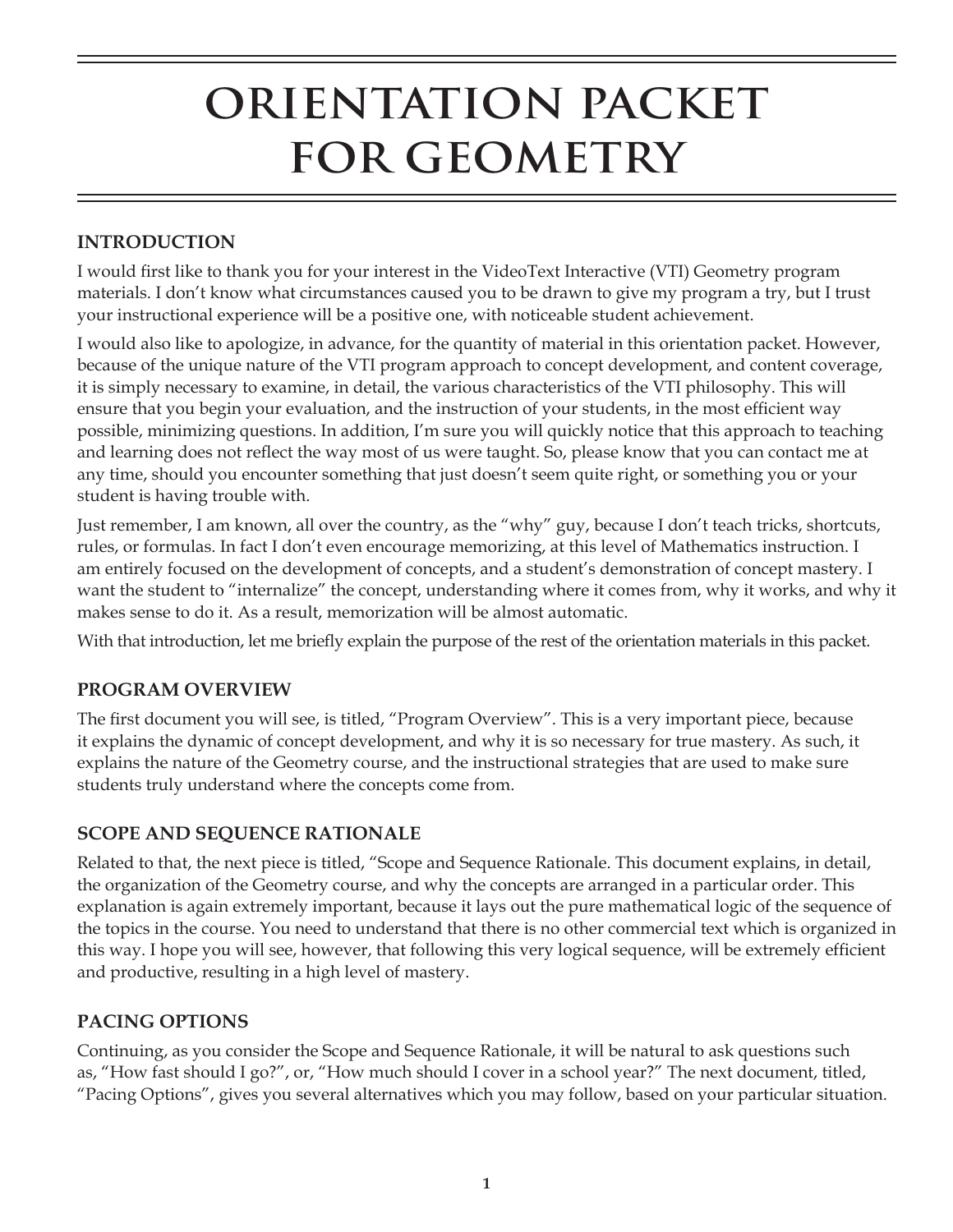#### **QUICK REFERENCE GUIDE**

The fifth document, titled, "Quick Reference Guide", is fairly self-explanatory, laying out a reasonably detailed, daily plan for teaching and reinforcing the concept in each lesson, as well as assessing student mastery. You will notice that it specifically address the use of the online format. If you are examining the classic print program, you will have a Quick Reference Guide included in your shipped materials. In either case, it will probably be helpful to keep this document handy, until you and your student become familiar, and comfortable, with the daily instructional procedure.

#### **VIDEOTEXT PROGRESS CHECKLIST**

Finally, you will see a document titled, "VideoText Progress Checklist". This tool is designed to help you track student progress, and provide documentation, as your student moves through the program. This is, of course, an Algebra sample, but it illustrates several approaches to record keeping which are just as applicable to the Geometry course. You will notice that several strategies are suggested, and examples are given, relative to entering student information. However, you are encouraged to develop your own strategies, and keep records based on your personal philosophy of grading.

#### **CONCLUSION**

To summarize the VideoText Interactive philosophy, our goal is to make sure students:

- 1. Experience and own the concept (by participating in its development through the Video Lesson)
- 2. Verbalize the concept (by using the Course Notes to teach the lesson back, developing articulation skills and logical thinking skills)
- 3. Demonstrate understanding of the concept (by working through Exercises and applications in the WorkText and Solutions Manual)
- 4. Assess mastery of the concept (by using the Quizzes and Tests to exercise the ability to apply the concept, including the ability to analyze their own errors)

I know this seems like a lot to digest right now, but we must not forget our ultimate goal in teaching our students. Everything we do should be contributing to our students becoming independent, life-long learners, being personally responsible for their work, and developing their analytical and critical thinking ability to a high level. Keeping that in mind, I urge you to contact me if there are issues or concerns, or if anything in this packet seems unclear.

Thank you again for your willingness to evaluate my programs. I wish you the best

Cordially,

Thomas E. Clark

**Tom Clark**, *Author* 800-897-6181 tom@videotext.com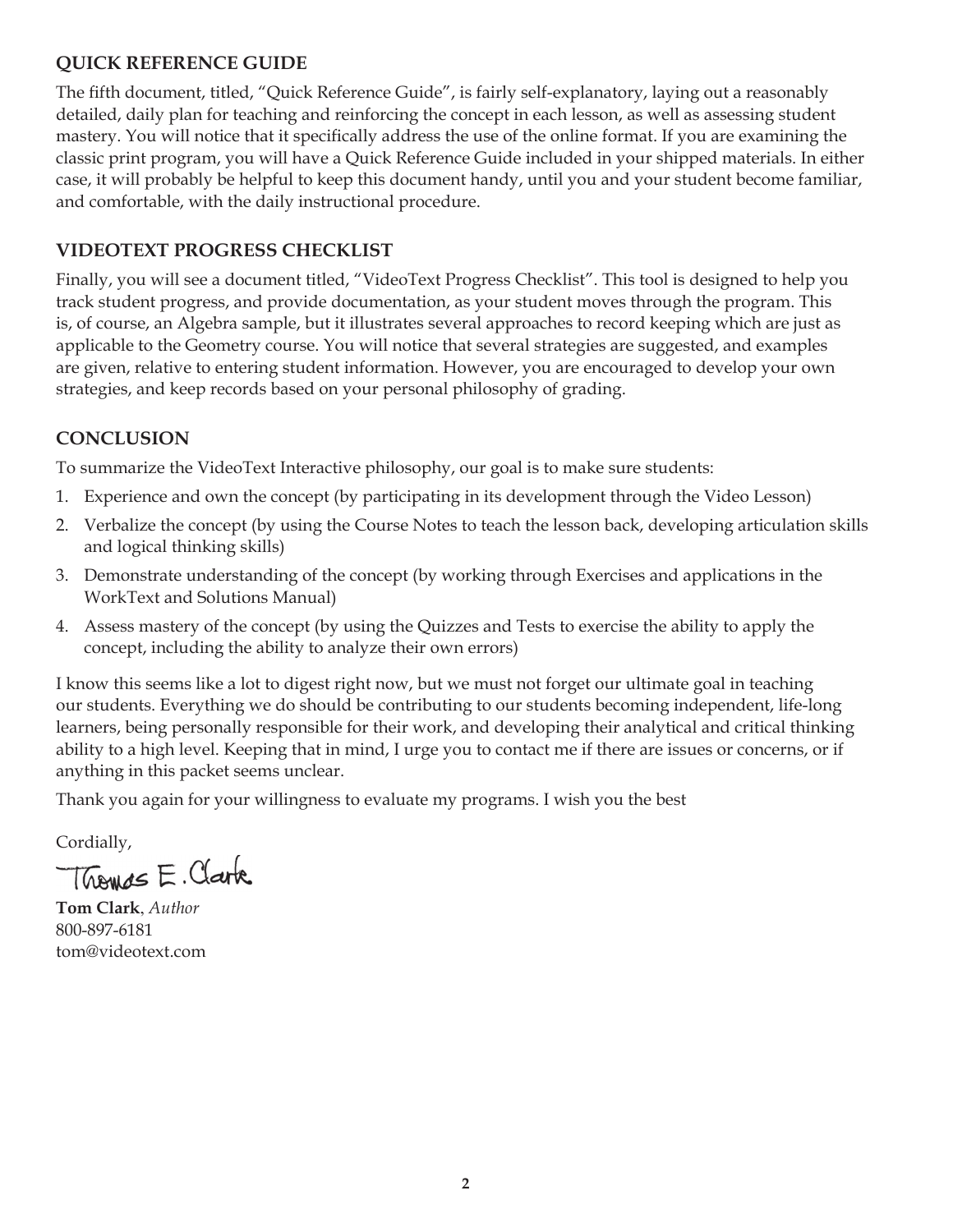### **VIDEOTEXT GEOMETRY Program Overview**

**The VideoTextInteractive Geometry program addresses two of the most important aspects** of mathematics instruction. **First, the inquiry-based video format contributes to the engaging of students more personally in the concept development process.** Through the frequent use of the pause button, you, as the instructor, can virtually require interaction and dialogue on the part of your student. As well, students who work on their own, can "simulate" having an instructor present by pausing the lesson every time a question is asked, and trying to answer it correctly before con- tinuing. Of course, the student may answer incorrectly, but the narrator will be sure to give the right answer when the play button is pressed to resume the lesson. Right or wrong, however, the stu- dent is regularly engaging in analytical and critical thinking, and that is a healthy exercise, in and of itself. **Second, each incremental concept is explored in detail, using no shortcuts, tricks, rules, or formulas, and no step in the process is ignored.** As such, the logic and the continuity of the development assure students that they understand completely. Subsequently, learning is more efficient, and all of the required concepts (topics) of the subject can be covered with mastery. Of course, the benefits of these efforts can be seen even more clearly in a description of a typical session, as follows:

After a brief 2 or 3 sentence introduction of the concept to be considered, usually by examining the description, and the objective given at the beginning of the video lesson, you and your student can begin. **You should pause the lesson frequently,** usually every 15-20 seconds (or more often if appropriate), to engage your student in discussion. This means that, for a 5-10 minute VideoText lesson, it may take 10-15 minutes to finish developing the concept. Dialogue is a cornerstone. In addition, during this time, **your student should probably not be allowed to take notes.** Students should not have their attention divided, or they risk missing important links. Neither should you be dividing your attention, by looking at notes, or writing on a pad, or an overhead projector. **Everyone should be concentrating on concept development and understanding.** Please under- stand that a student who is accustomed to working alone, or can be motivated to study independently, has, with the VideoText, a powerful resource to explore and master mathematical concepts by simulating the dialogue normally encountered with a "live" instructor. And, because of the extensive detail of the explanations, along with the computer generated graphics, and anima- tion, students are never shortchanged when it comes to the insight necessary to fully comprehend.

Once the concept is developed, and the VideoText lesson is completed, you can then **employ the Course Notes to review, reinforce, or to check on your student's comprehension.** These Course Notes are replications of the essential content that was viewed in the VideoText lesson, il- lustrating the same terms, diagrams, problems, numbers, and logical sequences. In fact, at this time, if your student needs a little more help, he or she can use the Course Notes while viewing the lesson again, using them as a guide, to re-examine the concept. **The key here is that students concentrate on understanding first, and take care of documentation later.**

Please understand that it is not the intent of the program to let the VideoText lesson completely take the place of personal instruction or interaction. Actually, **the video should never tell your students anything that hasn't been considered or discussed (while the lesson is paused), and it should never answer questions that have not already been considered and resolved.** As such, it becomes a "new breed" of chalkboard or overhead projector, whereby you, as the teacher, or your student working alone, can "write", simply by pressing the "play" button. This is a critical point to be understood, and should serve to help you examine all of the materials and strate- gies from the proper perspective.

Next, your student can begin to do some work independently, either by your personal introduction of additional examples from the WorkText, or by the student immediately going to the WorkText on his or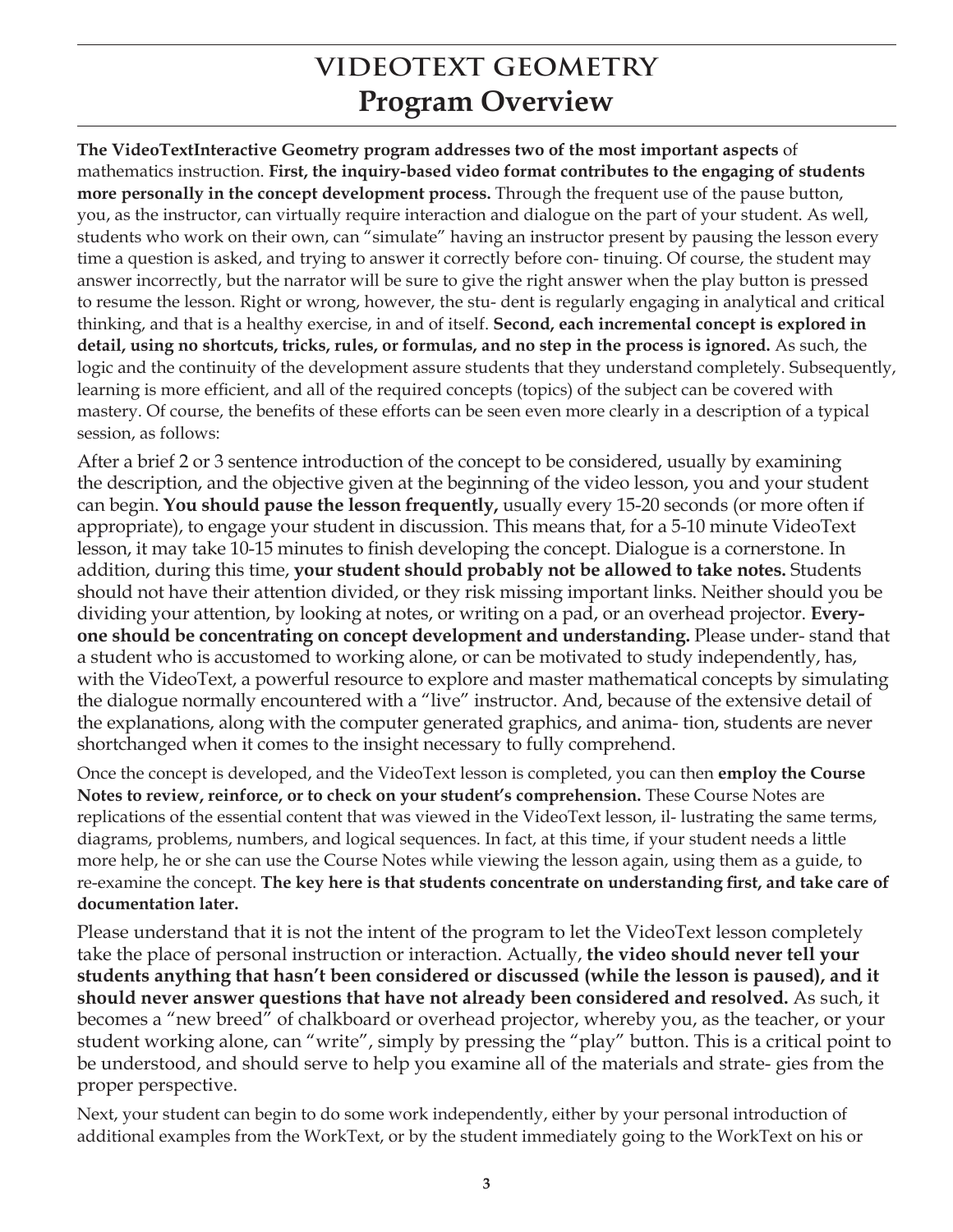her own. **The primary feature of the WorkText,** beside providing problem banks with which students can work on mastery, is that **objectives are restated, important terms are reviewed, and additional examples are considered,** in noticeable detail, **taking students, once again, through the logic of the concept development process.** The premise here is simple. When stu- dents work with an instructor, whether doing exercises on their own, or working through them with other students, they are usually concentrating more on "how to do" the problems. Then, when they leave the instructor, they simply don't take the discussion of the concept with them. The goal of this program is to provide a resource which will help students "re-live" the concept development on their own, whether for review, or for additional help. That is the focus of the Student WorkText.

Having completed the exercises for the lesson being considered, your **student is now ready to use the detail in the Solutions Manual to check work and engage in error analysis.** Again, it is essential to a student's understanding that he or she find mistakes, correct them, and be required to give some explanation, either verbal or in writing, to you as the instructor. In fact, at this stage, you might even **consider grading your student only on the completion of the work,** not on its accuracy. Remember, this is the first time the student has tried to demonstrate understanding of a concept, and he or she may still need some fine-tuning. So, because this is part of the initial learn- ing process, **the focus should be on a careful analysis of the logic behind the work, not just the answers.** Finally, **it is time to assess your student's mastery** of the concept behind the work. Just **be sure you are not testing on the same day the exercises were completed.**  Short- term memory can trick you into thinking that you "have it", when, in fact, you are just remembering what you did moments before. A more accurate evaluation can be made on the next day, before moving on to the next lesson. Further, the quizzes and tests in the program often utilize **open-re- sponse questions which will require your student to state, in writing, his or her understand- ing of the concept.** This often reveals much more about a student's understanding than just checking to see if an answer on a test is correct. Remember too, that there are **two versions of every quiz and test**, allowing you to retest, if necessary, in order to make sure that your student has mastered the concept.

Of course, just as with the WorkText, there are detailed **solutions for all of the quiz and test problems, in the Instructor's Guide.** Again, your student should be required to analyze problems that were missed, and explain why the problem should have been done differently. It is simply a fact that one of the most powerful and effective teaching tools you can employ, is to **ask your stu- dents to "articulate" to you what their thinking was,** as they worked toward a given answer.

As you can see, the highly interactive quality of this program, affords students a much greater op- portunity than usual to grow mathematically, at a personal level, and develop confidence in their ability. That can have a tremendous impact on a student's future pursuits, especially in an age where applications of mathematics are so important.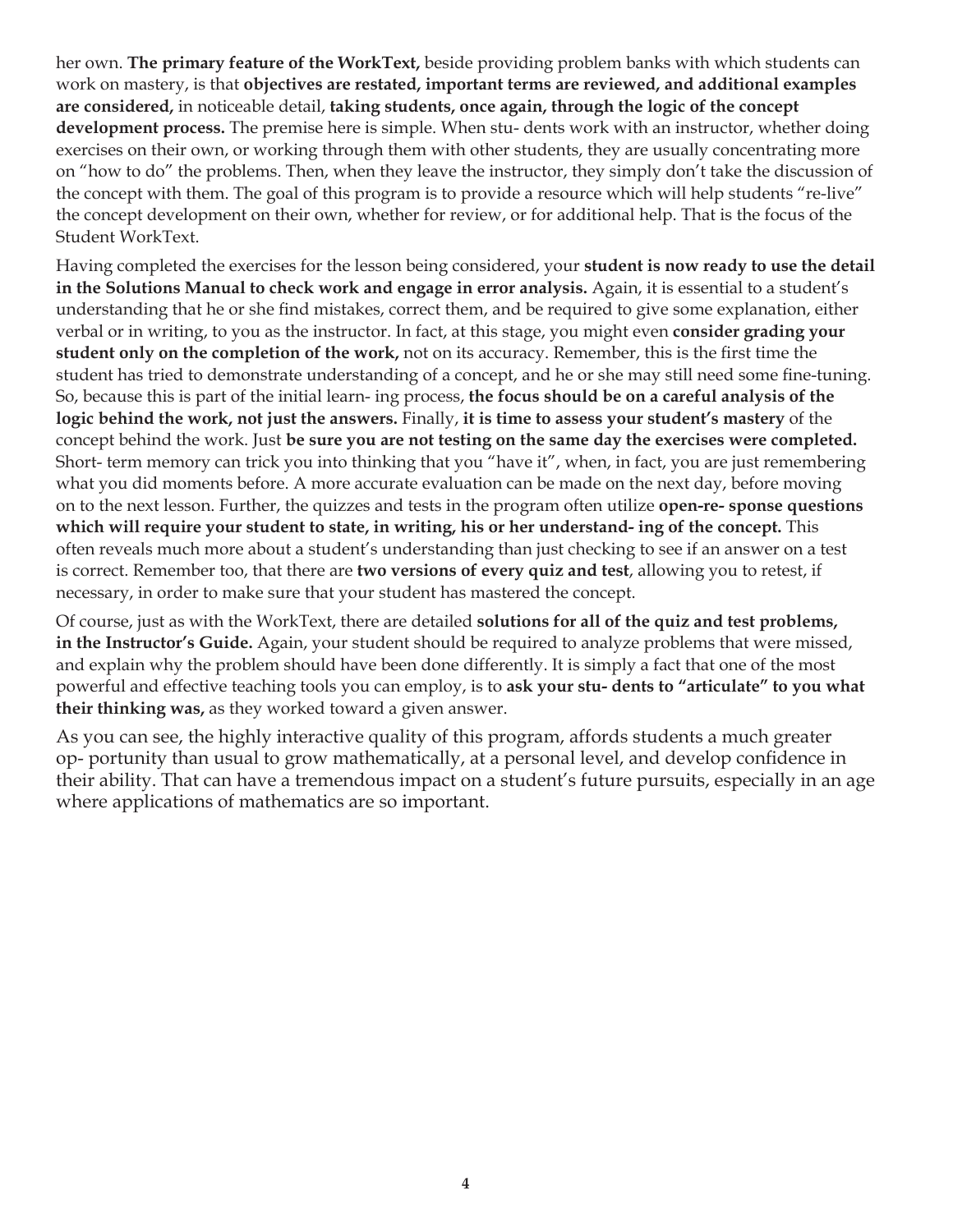### **VIDEOTEXT GEOMETRY Scope and Sequence Rationale**

There are two basic premises which drive concept development in Geometry, and these two essentials shape the logical scope and sequence of geometric content.

First, it is generally understood that **Geometry is the study of spatial relations.** In the same way that Algebra is the study of numerical relations (equations and inequalities), and Calculus is concerned primarily with rates of change, Geometry is a comprehensive exploration of "shapes" (as sets of points), the measurements associated with those shapes, and the relationships that can be established between those shapes. As such, no treatment of Geometry should ever investigate those relationships only individually, or in isolation. This is especially noticeable with traditional textbooks, which generally use a format which addresses them in different "chapters". In the VideoText Interactive Geometry course, **concepts are discussed from a "Unit" perspective, pursuing and connecting, in an exhaustive way, all of the outcomes associated with various possibilities for a specific relationship.** Of course, as much as is possible, students need to "see" those relationships, and experience the "motion", or "transformation", necessary to clearly illustrate the concept. It really is impossible to put a value on the benefits of visualization, in life in general, and in Geometry in particular. So, in the VideoText Interactive Geometry program, **computer-generated graphics are used extensively, along with animation and color-sequencing,** in order that students can actually see the relationships develop.

The second premise is that geometric concepts should be studied **utilizing all of the power and conviction that both inductive and deductive reasoning can bring to the table.** In other words, it is always desirable, and helpful, for students to "experiment", inductively, with a geometric relationship, in an effort to come to some general conclusion. Once that general conclusion has been arrived at, however, it is even more convincing if the student is able to "prove", deductively, that the conclusion absolutely must follow, logically, from the given information. No, formal proof is not often asked for in everyday life. On the other hand, the exercise of developing that kind of thinking is invaluable, not only in some specific job-related activities, but, more generally, in the daily problem-solving situations that confront us. The VideoText Interactive Geometry program is formatted in such a way that formal proof is a cornerstone.

#### **UNIT I**

**Unit I, then, focuses on a complete preparation for students to begin a formal study of Geometry** by "reteaching" of all of the basic geometric concepts for which students have simply memorized the appropriate term, definition, or formula. That means we must re-establish that **Mathematics in general, and Geometry in particular, is a language,** with parts of speech and sentence structure. We must develop, in detail, the concepts associated with **building geometric shapes.** We must investigate, again in detail, the concepts dealing with the **measurement of those shapes.** Finally, we must thoroughly develop the principles of inductive and deductive reasoning, giving significant attention to the dynamics of mathematical deductive logic, which are the building blocks that students will use to **construct formal proofs.** 

#### **UNIT II**

**In Unit II, we begin the actual study of "Plane Geometry" by developing all of the necessary terms, definitions, and assumptions we will be using as a basis for studying geometric relationships.** In other words, we draw on the analogy that studying any area of Mathematics is like "playing a game". We must first determine **which basic elements will be "undefined"** in our Geometry, or accepted without definition. We must then determine which basic elements can be formally defined, using those undefined terms. Finally, we must **build a list of "postulates", or conditional assumptions** which will serve as the "rules of the game", guiding us through the investigation of relationships, in our Geometry. It is important to note,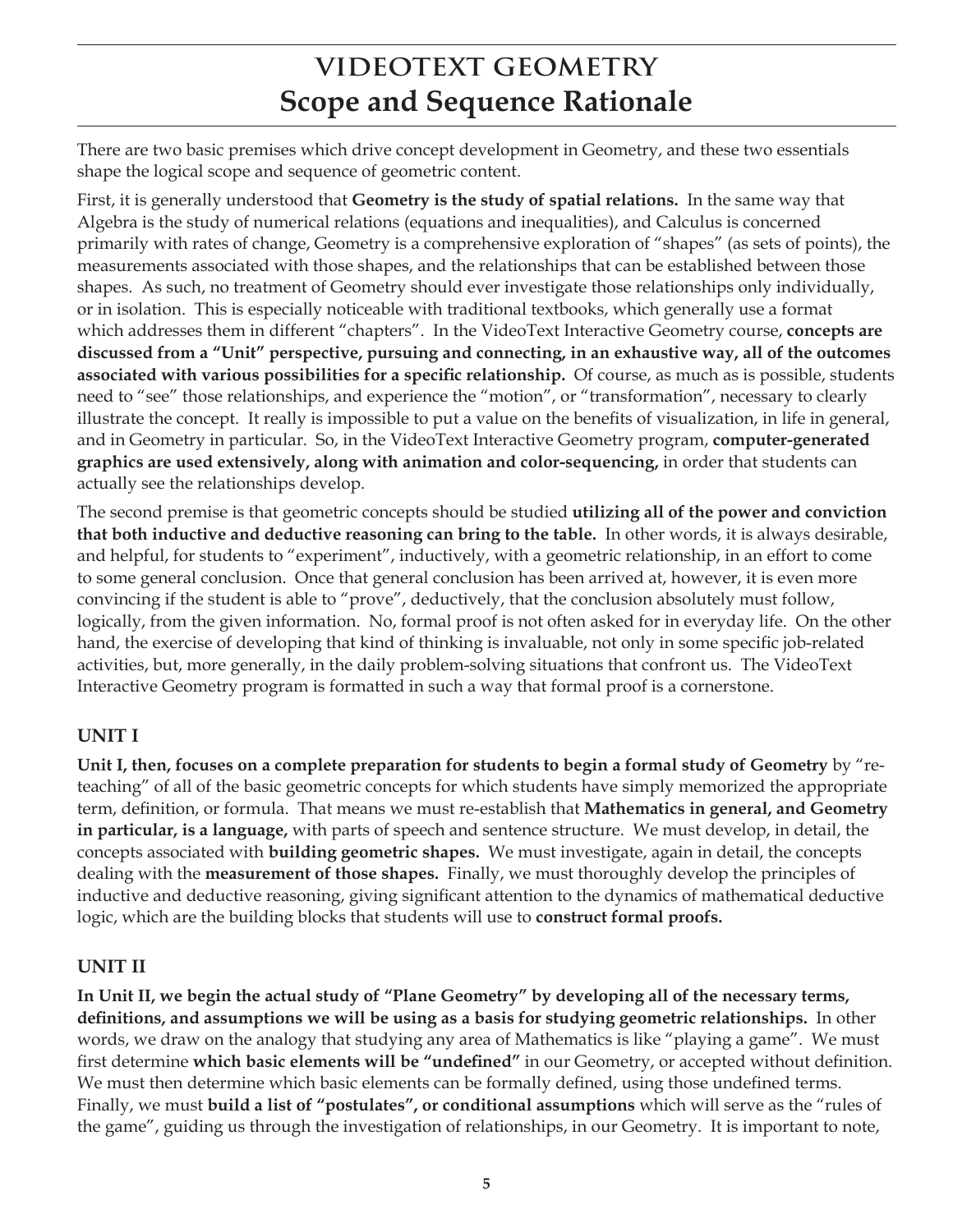at this point, that every Plane Geometry study will, in certain ways, be unique to the philosophy of the instructor, depending on the acceptance of these fundamental terms. In other words, while the prevailing context will always be that of classical Euclidean Geometry, the lists of definitions and postulates may differ from person to person. The key, however, is that each study will rely on its own particular list of Essential Elements to prove the rest of the relationships to be investigated.

#### **UNIT III**

**So, in Unit III, we use the Fundamental Terms developed in Unit II, to prove Fundamental Theorems related to points, lines, rays, segments, and angles.** These theorems will be foundational to the study of Simple Closed Plane Curves, which are the primary backdrop of all studies of Plane Geometry.

#### **UNITS IV-VI**

At this point, since we have put in place the "rules of the game", we can begin, and, for all practical purposes, complete, a methodic investigation of the **geometric relationships associated with Triangles (Unit IV), Other Polygons (Unit V), and Circles (Unit VI).**

#### **TRIGONOMETRY UNIT**

**In the Trigonometry Unit (available online only), we will examine, in significant detail, the relationships between the various components of triangles.** This is, of course, the study of **Trigonometry,** from the Greek, meaning "tri-angle-measure". Included are the basic relationships of **sine, cosine, and tangent,** as well as applications involving the Pythagorean Theorem, the Laws of Sines and Cosines, and several other ambiguous cases.

Please understand that the organizational argument presented here is not meant to stifle the creativity of the instructor. Neither should it prohibit the instructor from utilizing a modular approach to concept development. It does, however, serve to remedy the fragmented, isolated topic, "chapter" approach to a subject which has been traditionally presented to us in "textbooks", without that element of developmental continuity. To that end, it speaks loudly to the curricular issues which all instructors face, and the attitudinal issues students deal with when they are presented with a new and different Mathematics course.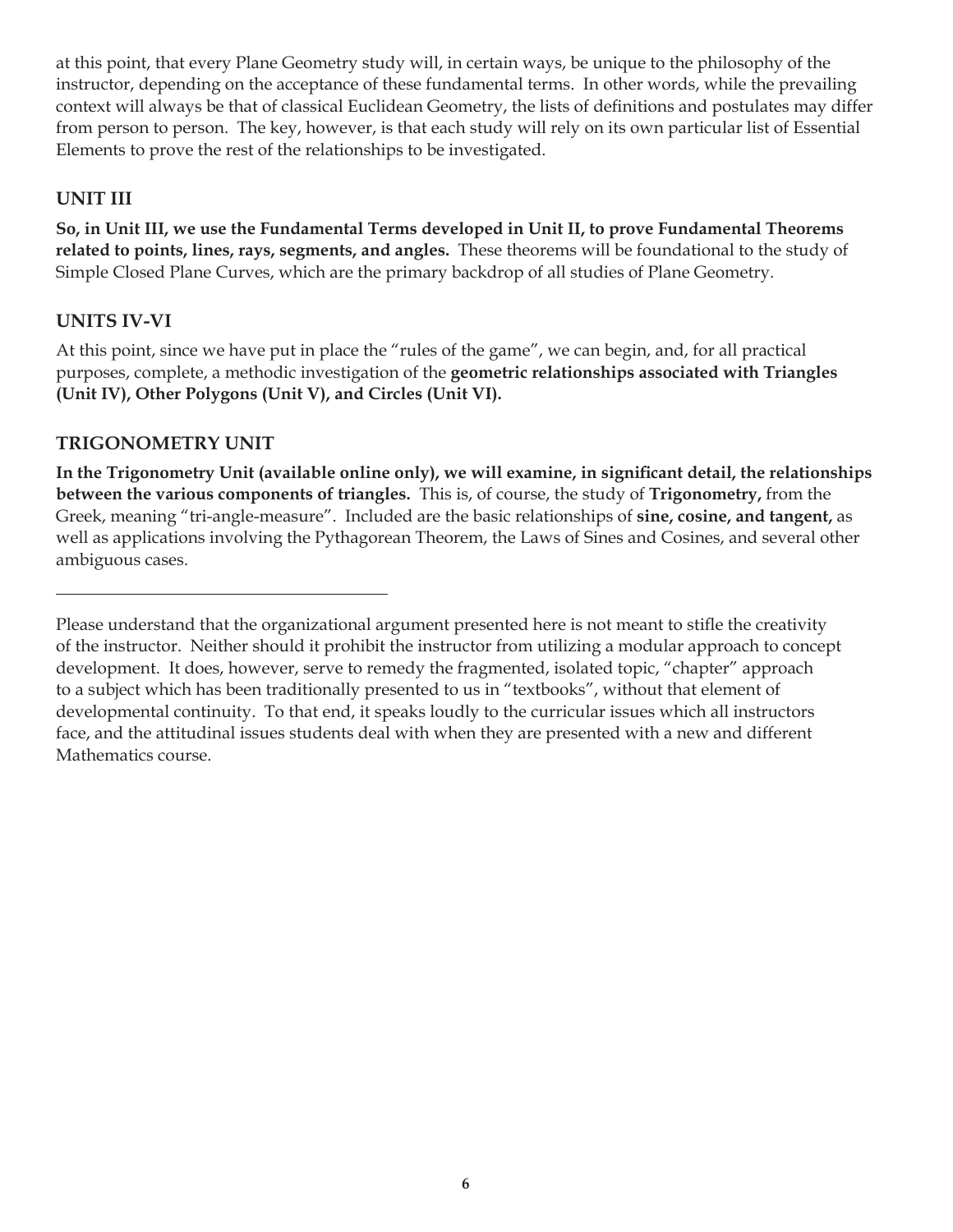## **VIDEOTEXT GEOMETRY Pacing Options**

The VideoText Interactive Mathematics programs can be paced in several ways, according to the age and/ or need of your student.

#### **ONE-YEAR PLAN**

The One-Year Plan for completing the entire Geometry program is designed primarily for the high school student that is in need of acquiring credits as soon as possible.

In this plan, **each day** the student is watching one video lesson, working with the exercises, and testing on the previous day's lesson, as follows:

- 1. The day starts with a Quiz over the previous lesson, if one is prescribed, with the instructor grading only the answers, and letting the student analyze the errors, in order to verify mastery, and receive partial credit.
- 2. The student then watches the new lesson, followed by the student "re-teaching" the lesson to the instructor, using the Course Notes.
- 3. The student demonstrates understanding, by working 5-10 Exercises in the WorkText.
- 4. The instructor checks only the answers, and requires the student to do error analysis, using the Solutions Manual.

This procedure is repeated each day, allowing the student to cover the entire Geometry program, in one year.

#### **TWO-YEAR PLAN**

The Two-Year Plan for completing the entire Geometry program is designed primarily for the younger high school student, who has finished the entire Algebra program, and now has time to go more slowly, and achieve a noticeably higher level of mastery.

In this plan, the student is watching and working with a new lesson every other day, with the quizzes being given on the off-days, as follows:

#### **Day One:**

- 1. The student watches a new lesson, followed by the student re-teaching the lesson to the instructor, using the Course Notes.
- 2. The student demonstrates understanding by working with 5-10 Exercises in the WorkText.
- 3. The instructor checks only the answers, and requires the student to do error analysis, using the Solutions Manual.

#### **Day Two:**

- 1. The day starts with a quiz over the previous lesson, if one is prescribed.
- 2. The instructor grades only the answers, and requires the student analyze the errors, in order to receive partial credit.

This two-day cycle is repeated, allowing the student to complete the entire Geometry program in two years.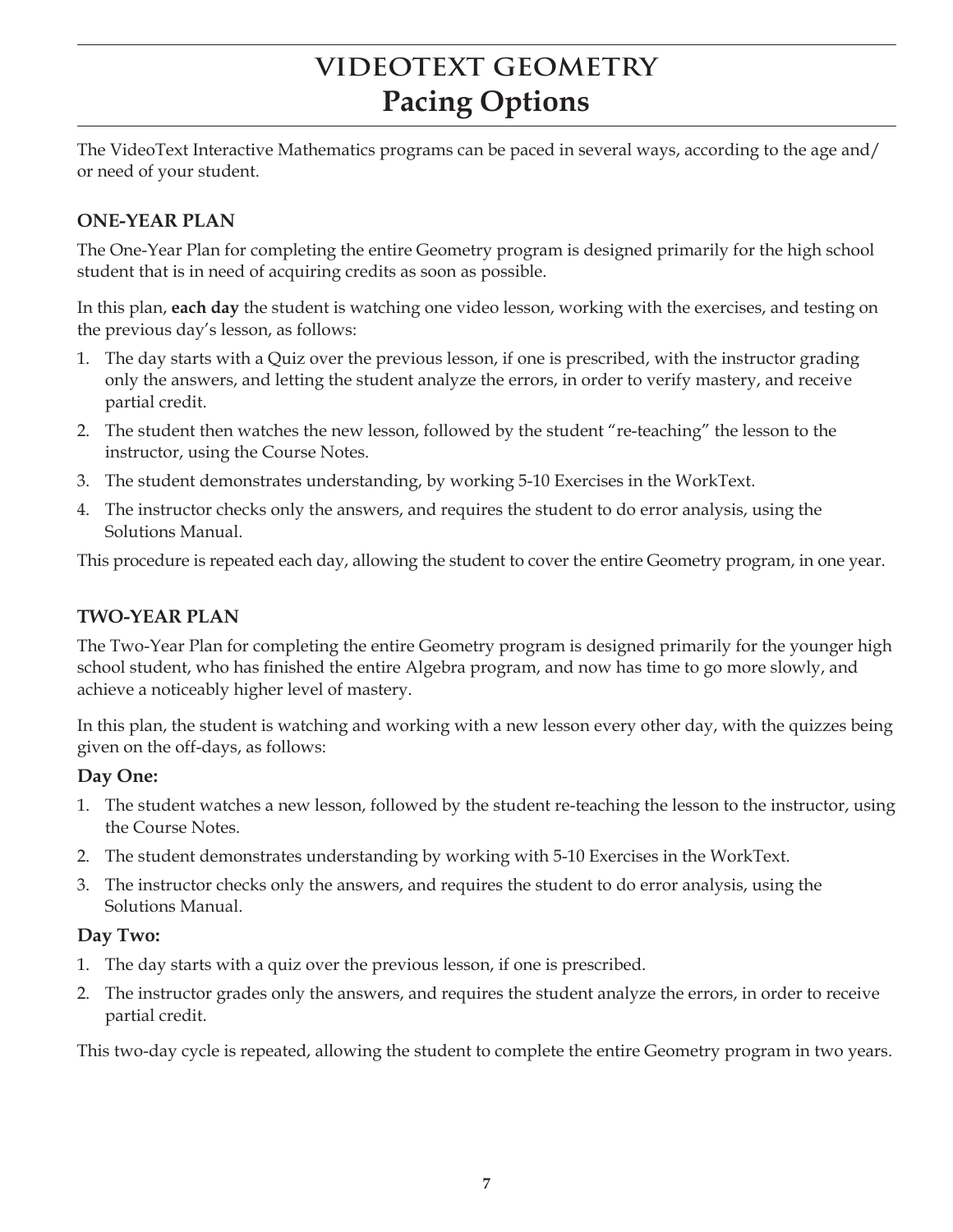### **VIDEOTEXT GEOMETRY Quick Reference Guide for the Online Program**

#### **I. PREPARE FOR THE DAY'S LESSON**

- 1. Have the student log in to the site, and navigate to the lesson for the day. Be sure to notice if there is a quiz that should be taken first, or if the Video Lesson can be started immediately.
- 2. **If there is a quiz,** the student should log out, and have the instructor log in to access the appropriate quiz. Print out the quiz for the student and, upon completion, access the solutions pages in the Instructor's Guide to grade the quiz. (Note: In the interest of efficiency, convenience, and saving time, the instructor can print complete sets of quizzes and tests, by clicking on the appropriate link at the top of the Unit outline page.)
- 3. **If there is no quiz,** the student should begin the Video Lesson for the day. Be sure to note the description of the lesson, given to the right of the video screen, and the objective which is to be addressed.

#### **II. TEACH THE LESSON: Two basic steps each day.**

- 1. Watch the video lesson with your student (at least for the first several lessons), pausing from time to time to answer the questions posed on the video or to make sure the concept is understood.
	- **Suggestion:** To help your student focus on the concept development on the video, note-taking is not recommended. Just remember that the Course Notes are next on the lesson agenda, and contain all of the essential information from the lesson. To ensure that your student really understands the concept before working the daily exercises, the student should be required to briefly re-teach the lesson to you, after the fact, using the Course Notes as a guide.
	- **Suggestion:** Because the student is engaged in a technical explanation of a mathematical concept, we have now closed-captioned every Video Lesson. Reading along, as the concept is developed, helps greatly with understanding. This option can be accessed by clicking on the CC at the bottom of the video screen, and selecting English. The lesson will then show, in print, what is being said in the lesson.
- 2. Assign exercises from the Student WorkText to reinforce the concept.
	- **Suggestion:** You might want to take it very slowly, assigning only the odd problems (or even problems) as your student's initial assignment, and begin checking with the Solutions Manual after the first 2 or 3 exercises. As well, the student should have to regularly explain what he or she did in solving a problem.
	- **Suggestion:** Assign only the odd problems (or even problems) as your student's initial assignment, and begin checking answers with the yellow Solutions Manual after the first 2 or 3 exercises. We also suggest that you give your student a daily grade of 100% for completing the assigned exercises, regardless of whether they are correct. This is their first time with a new concept. It is a learning experience, and the analysis that the student does is really in preparation for the next quiz, to determine that the concept has been mastered.

### **III. EVALUATE PROGRESS: A mastery approach**

1. Use the appropriate Quiz, when called for, to determine the proficiency of your student and check the answers with the Instructor's Guide, using the same technique for error analysis explained above. We suggest letting each problem be worth 10 points, to allow for ample room for giving points back, for understanding. See the suggestion below.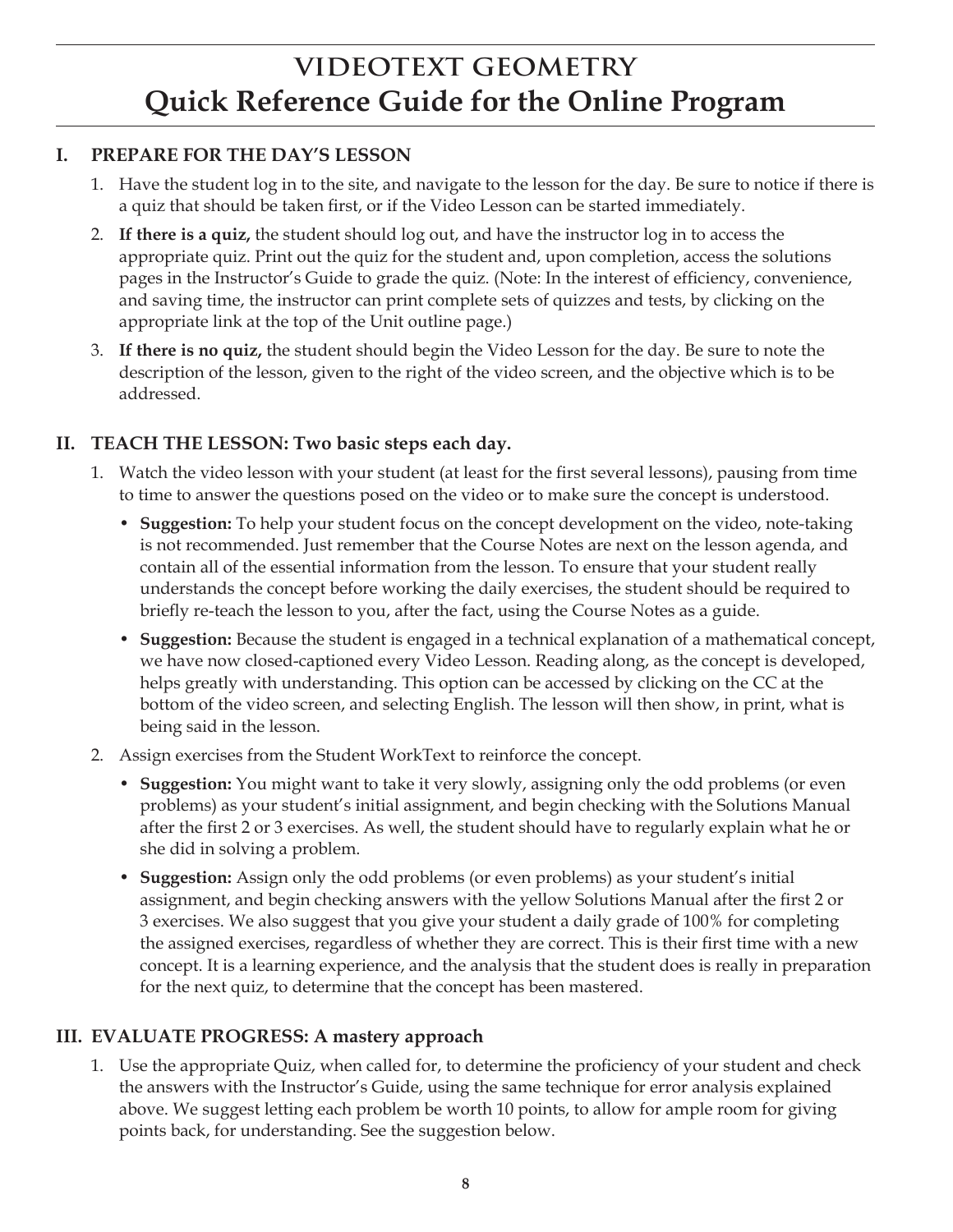- **Suggestion:** It is best to wait at least one day to give a quiz after a lesson is covered. In that way, students are not simply using short-term memory to repeat what they have just learned. The program will address this each day, at the beginning of the lesson, so you will be aware of the procedure.
- **Suggestion:** You have two versions of each quiz and you can use them in several ways. Form A might be an actual graded quiz and Form B would then be a retest if the first quiz score was not satisfactory. Or form A might be used as an ungraded review with Form B being the graded quiz. Use them to suit your needs.
- **Suggestion:** You also have two versions of each Unit Test, and you can use them in several ways, as described above. In fact, for the longer units, you probably should use form A as a comprehensive review, and then use form B as the actual test. Notice that Unit Tests are comprehensive and often lengthy, so you might even take 2 days to administer them.
- 2. Just check each part separately and combine the scores. Again, give points back to students for doing acceptable error-analysis. Remember, too, that the detailed solutions for the Unit Tests also indicate, for each problem, which lesson that problem came from. This will help a lot with review.

**REMEMBER:** We are working toward **mastery**, so, as much as is possible, students should **demonstrate a thorough understanding** of a concept before moving on. However, you must understand that missing 2 or 3 problems in an exercise set does not generally indicate lack of mastery. You can usually go on to the next lesson, without any trouble. Just be sure to take advantage of our **toll-free help-line**, **(800-254-3272)** when you have difficulty. You will find the number at the top of every page in the program. **Don't wait until you and your student are frustrated.** The trouble is usually due to some minor mistake. **We want to help.**

**NOTE :** More detailed information can be found in several resources in **"Unit 0 – Resources for Instructors"**. These would include the **"Letters from the Author"** for each unit, the **"Program Overview"**, and others.

**FEEL FREE TO PRINT AND POST THIS GUIDE FOR FUTURE REFERENCE!**